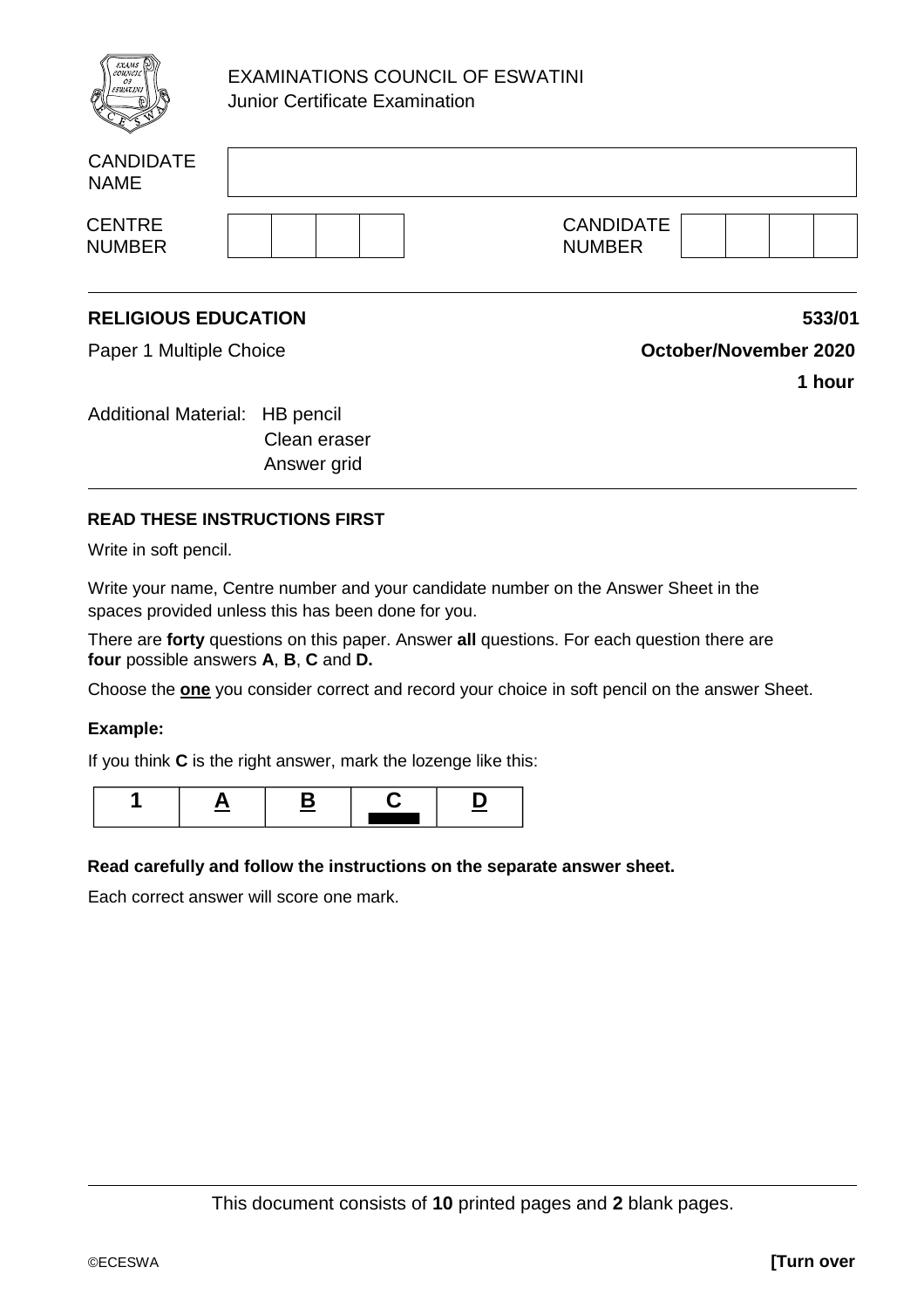- **1** Who was the first king of Israel?
	- **A** David
	- **B** Saul
	- **C** Solomon
	- **D** Samuel
- **2** In which place did the children of Israel murmur against Moses and Aaron?
	- **A** Wilderness of Judea
	- **B** Wilderness of Sin
	- **C** Wilderness of Sinai
	- **D** Wilderness of Judah
- **3** What did the Israelites call the bread that rained from Heaven?
	- **A** Holy Communion
	- **B** Flesh
	- **C** Manna
	- **D** Quails
- **4** Which of the following is true about one who is kind to the poor according to the Bible?
	- **A** Lends to the Lord
	- **B** kind to the Lord
	- **C** Loves the Lord
	- **D** believe the Lord
- **5** Which **one** of the following responsibilities came with blessing of 'bread that rained from heaven'?
	- **A** Responsibility of humility
	- **B** Responsibility of forgiveness
	- **C** Responsibility of faithfulness
	- **D** Responsibility of obedience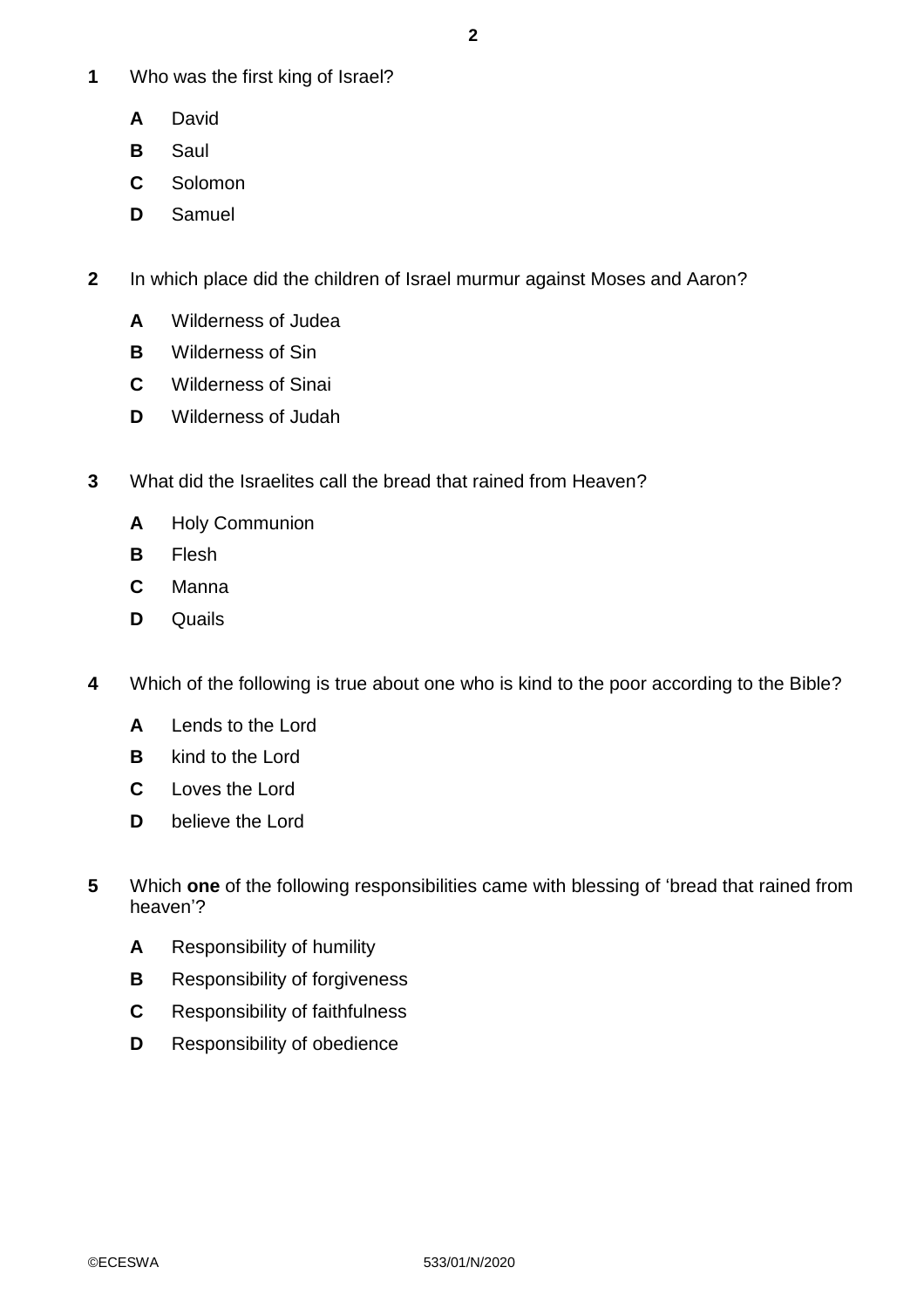- **6** What was the importance of Sinai to the Israelites?
	- **A** The place of rest and comfort
	- **B** The place to meet God and receive His law
	- **C** The place where God buried Moses
	- **D** The place where they received food
- **7** Which of the following is **NOT** true about the mention of the number 12 in the Bible?
	- 1 There were twelve disciples of Jesus
	- 2 There were twelve tribes of Israel
	- 3 Jesus first spoke to the religious leaders in the temple at the age of twelve
	- 4 Jesus healed a woman who had a flow of blood for twelve years
	- **A** 4 and 3
	- **B** 2 and 3
	- **C** 1and 5
	- **D** 2 and 5
- **8** Which of the following combinations of statements best state the purpose for which a woman was created?
	- 1 to be a man's helper
	- 2 to produce children
	- 3 to keep Man Company
	- 4 To perform all house chores
	- **A** 4 and 1
	- **B** 2 and 1
	- **C** 3 and 4
	- **D** 1 and 3
- **9** Which **one** of the following is **NOT true** about the use o f a Bible?
	- **A** Edification
	- **B** Meditation
	- **C** coronation
	- **D** Correction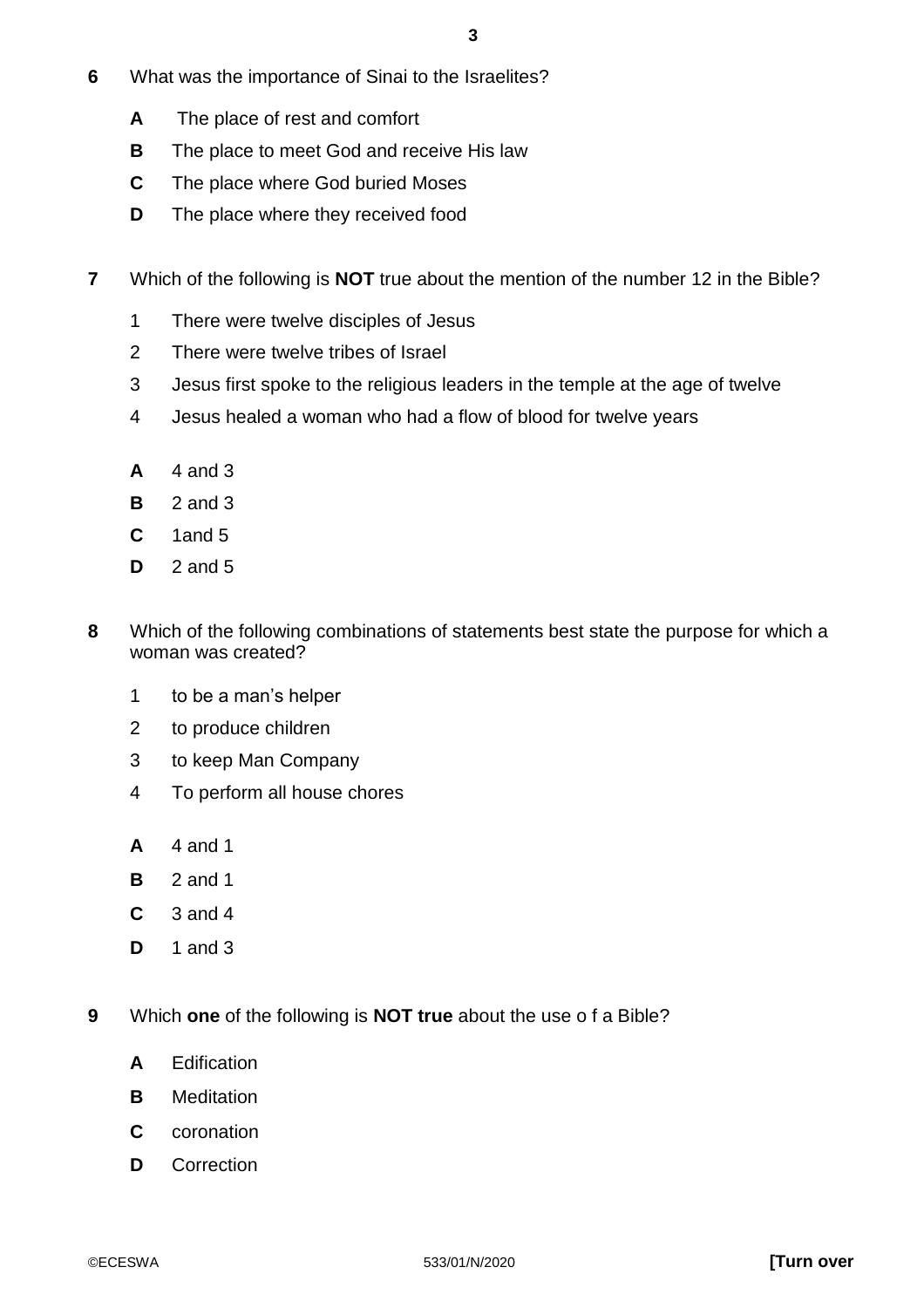- **10** Which of the following statements best explains why the first three books of the New Testament are called synoptic Gospels?
	- **A** Because they include many of the same stories, often in a similar sequence and in similar or sometimes identical wording
	- **B** Because they were written by disciples who had power to spread the Gospel throughout the world
	- **C** Because they are the only books including similar stories of the identical wording about the birth and death of Jesus
	- **D** Because they do not include many of the same stories, often in a similar sequence and in similar or sometimes identical vocabulary
- **11** Which of the following is the consequences of sin that was suffered by Adam and Eve?
	- **A** Shame, physical and spiritual suffering
	- **B** Only Spiritual suffering
	- **C** Economic, and social suffering
	- **D** Social and spiritual suffering
- **12** Which **one** of the following definitions best define what a covenant is?
	- **A** An agreement between human beings usually informal to do something
	- **B** An agreement usually formal, between two or more persons to do or not do something
	- **C** An agreement usually between God and the rest of mankind to do what God want them to do
	- **D** An agreement between God and all the believers to do Gods will at all cost
- **13** What type of agreement was between God and Abraham?
	- **A** The covenant was unilateral and unconditional
	- **B** The covenant was unilateral and general
	- **C** The covenant was unilateral and conditional
	- **D** The covenant was conditional and general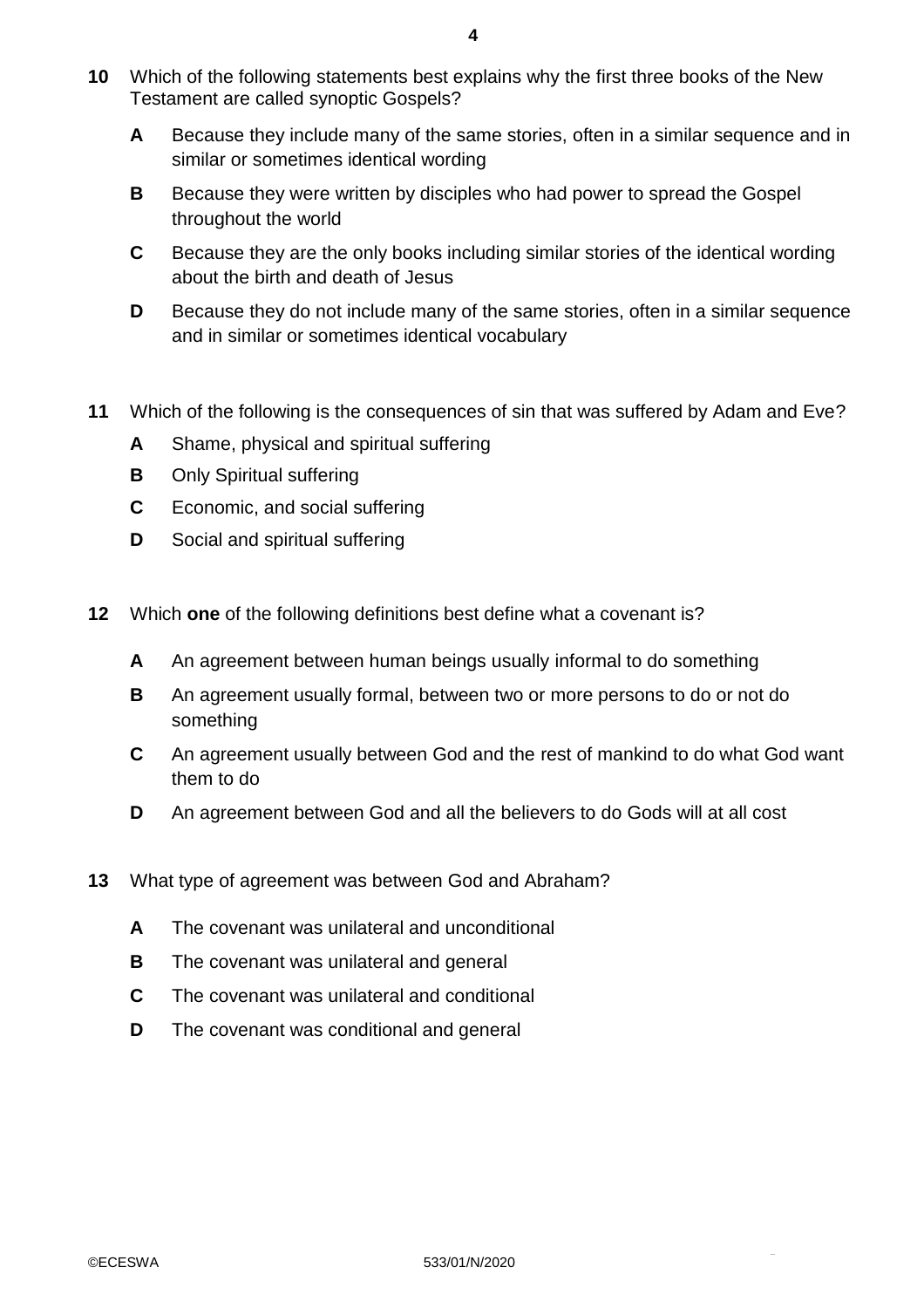**14** Noah released a second dove after the flood, and it came back in the evening carrying a freshly plucked olive leaf in its mouth.

What sign was shown by the dove coming back in the evening carrying a fleshly plucked olive leaf?

- **A** A sign that the flood was over and the earth had no life
- **B** A sign of life after the flood and God could bring Noah, family and animals to land
- **C** A sign that God the Holy Spirit was hovering over the earth waiting for Noah, and the animals to come out of the boat
- **D** A sign that never again will God destroy the earth with waters of a flood
- **15** Which **one** of the following is symbolised by a dove in the Bible?
	- **A** Holy Spirit and angels
	- **B** God's peace and Holy Spirit
	- **C** God the Father, Son and the Holy Spirit
	- **D** God's peace, angels and the Holy Spirit
- **16** Which of the following would be an implication of not keeping the fifth commandment ?
	- **A** Your days will be shorter in the land which the Lord your God gives you
	- **B** You shall covet your neighbour's house, ox or anything that your neighbour r
	- **C** You will bear false witness against your neighbour
	- **D** Your taking of the name of the Lord in vain will force the Lord to hold you guiltless
- **17** What does the rejection of Saul as a king tell us about God's character?
	- **A** He likes strong and tall people
	- **B** He is displeased by lack of concentration
	- **C** He likes it when a king appointed by him wins all battles
	- **D** He is displeased by unfaithfulness and disobedience
- **18** Which of the following statement best describes a person who does not provide for his relatives and especially his family according to the Bible?
	- **A** He has disowned the relative and family eternal life
	- **B** He has disowned the faith and worse than a believer
	- **C** He has owned the faith and more of a believer
	- **D** He has owned the faith, relatives and a non- believer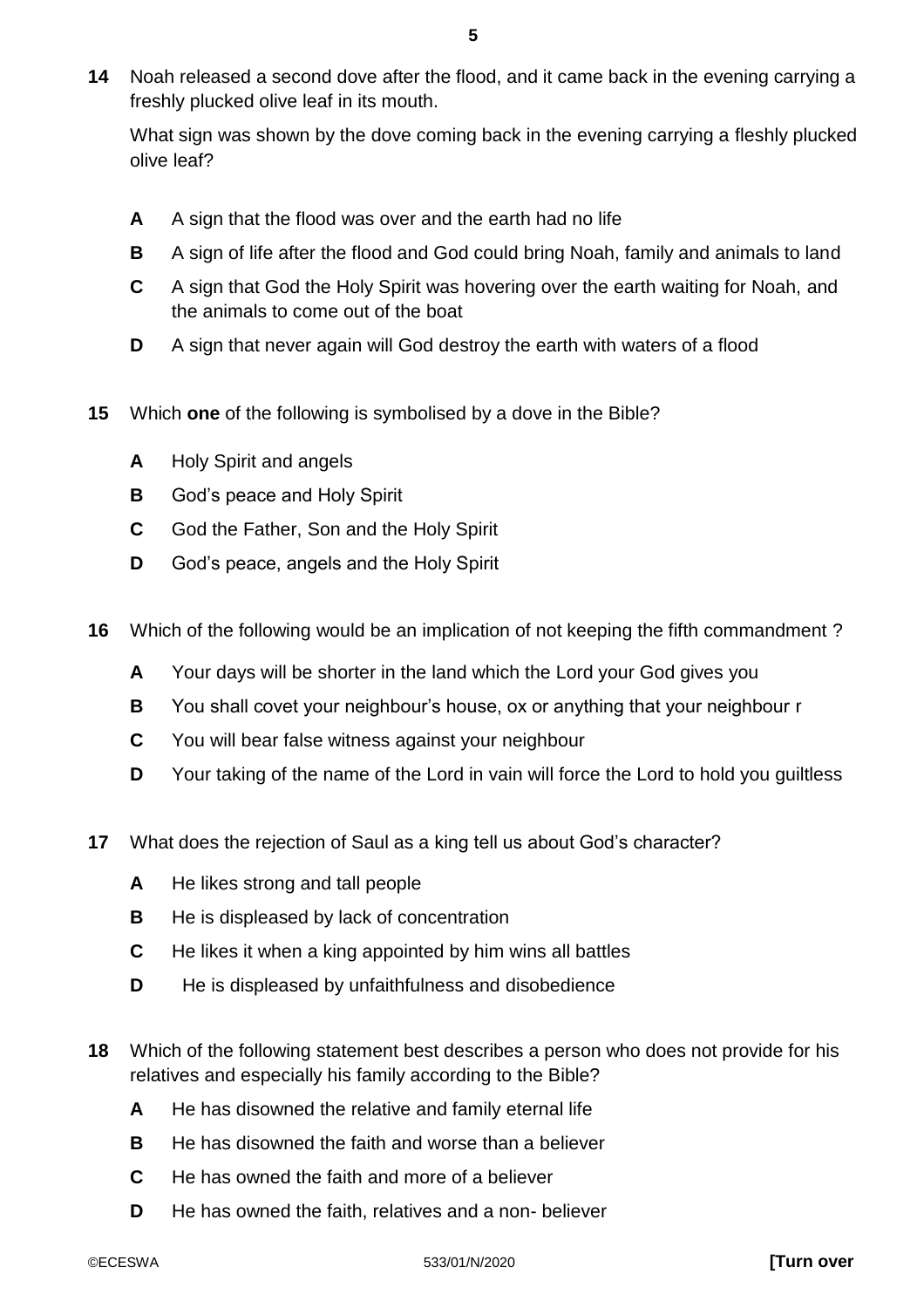- **19** Which of the following treatment should be accorded older man according to the Bible?
	- **A** Be treated like younger brothers
	- **B** Be rebuked in all purity
	- **C** Be exhorted and not rebuked
	- **D** Be treated with care and loving memories
- **20** Which of the following best describes the religious duty of children and grandchildren to their family according to Biblical teaching?
	- **A** To make contribution to them before God and the people
	- **B** To make returns come rain come sunshine to avoid disappointment
	- **C** To make every offer them unconditional love if they are well behaved
	- **D** To make return to their parents for this is acceptable in the sight of God
- **21** What character of Mary can be deduced from the conversation she had with angel Gabriel?
	- **A** Honest and obedient
	- **B** Honest, doubtful and faithful
	- **C** Handmaid of the Lord and just
	- **D** Careful and considerate
- **22** Boys were circumcised on the eighth day during the time of Jesus. Which of the following is the spiritual significance of the number 8?
	- **A** Creation of new order before old order
	- **B** Old and new order in operation
	- **C** New beginning, new order or new creation
	- **D** New symbols, new scripture or revelation
- **23** Numbers have meanings to God and often certain numbers have special meaning. What special meaning does the number 12 have in the Bible?
	- **A** Perfection, completeness, and authority
	- **B** Perfection, Holy and righteous
	- **C** Holy, faithful and authority
	- **D** Completeness, just and Holy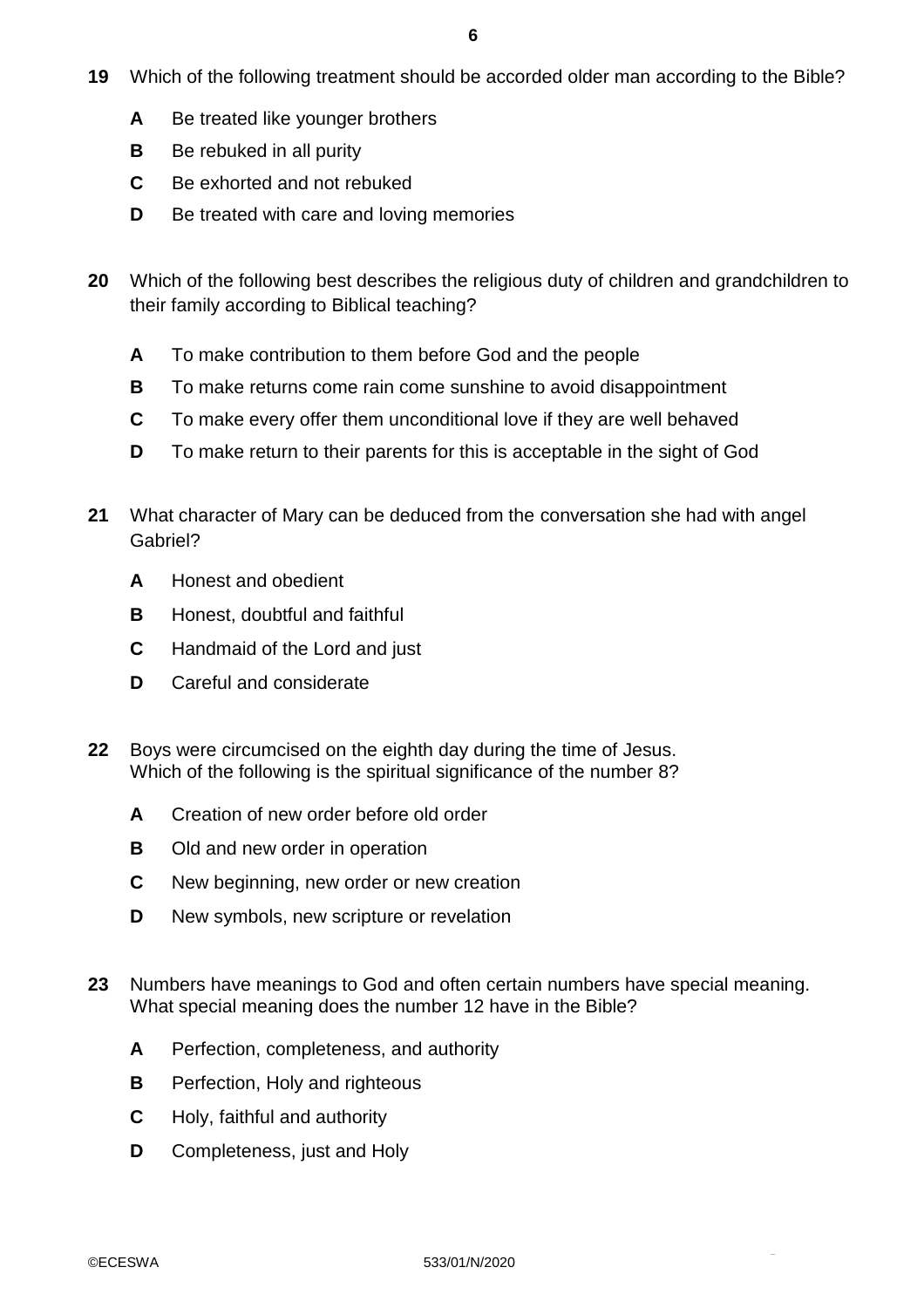- **24** Which **one** of the following best explains the weaknesses of King Solomon?
	- **A** Allowing himself to be influenced by his foreign wives to worship false God's and love of women
	- **B** Allowing himself to build God a temple so that his foreign wives would worship false gods'
	- **C** Instructing that Uriah be subjected in the forefront of the hardest fighting so that he could be killed
	- **D** Sparing Agag and the best of the sheep and of the oxen and all that was good to make a sacrifice to God
- **25** Which **one** of the following was Jesus' custom on the Sabbath?
	- **A** Going to Galilee
	- **B** Going through the eye of a needle
	- **C** Going to meet religious leaders
	- **D** Going to the synagogue
- **26** Which of the following is a lesson from the story of the sinful woman?
	- **A** People are always forgiven
	- **B** People must not judge others
	- **C** Sins are forgiven in public
	- **D** Woman are sinners too
- **27** Which **one** of the following statements best explains the reason Jesus said we should guard against all covetousness?
	- **A** Because covetousness is a virtue that all believers must emulate
	- **B** Because covetousness makes one to be jealous
	- **C** Because covetousness encourage one to acquire more riches
	- **D** Because through covetousness the poor and the elderly can be helped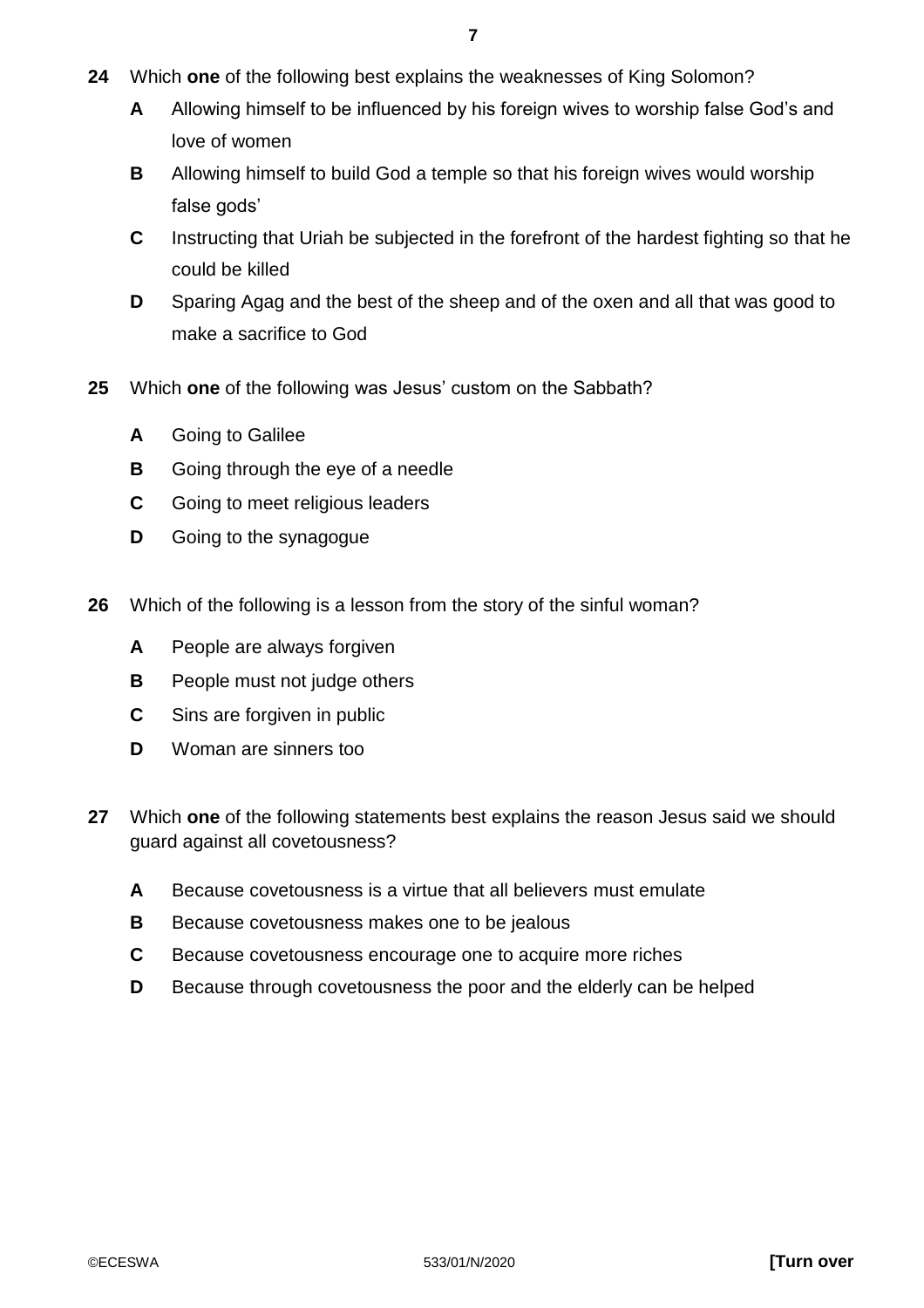- **28** Which of the following combinations of behaviours portray the rich fool in the Bible?
	- 1 No recognition of God at all
	- 2 Has not gained his wealth by taking advantage of others
	- 3 No expression of gratitude for his good fortune
	- 4 No thought of use his abundance to help others
	- 5 Portrayed as particularly guilty
	- **A** 1, 3, 4 and 5 only
	- **B** 1, 4 and 3 only
	- **C** 1, 2, 3 and 4 only
	- **D** 2, 3, and 4 only
- **29** Which of the following things did Jesus say about the colt?
	- 1 Find colt tied
	- 2 No one has ever sat
	- 3 The Lord has need of it
	- 4 Garments thrown on the colt
	- 5 Garments thrown on the road
	- **A** 1, 2 and 4
	- **B** 1, 2, and 3
	- **C** 3, 4 and 5
	- **D** 2, 4 and 5
- **30** Jesus warned his disciples to be watchful. Which of the following is the time when the Son of man would come?
	- **A** At an unexpected day
	- **B** At an unexpected season
	- **C** At an unexpected hour
	- **D** At an unexpected moment
- **31** Which of the following is considered to be a parable?
	- **A** The prodigal son
	- **B** The lost coin
	- **C** The ten lepers
	- **D** The sinful woman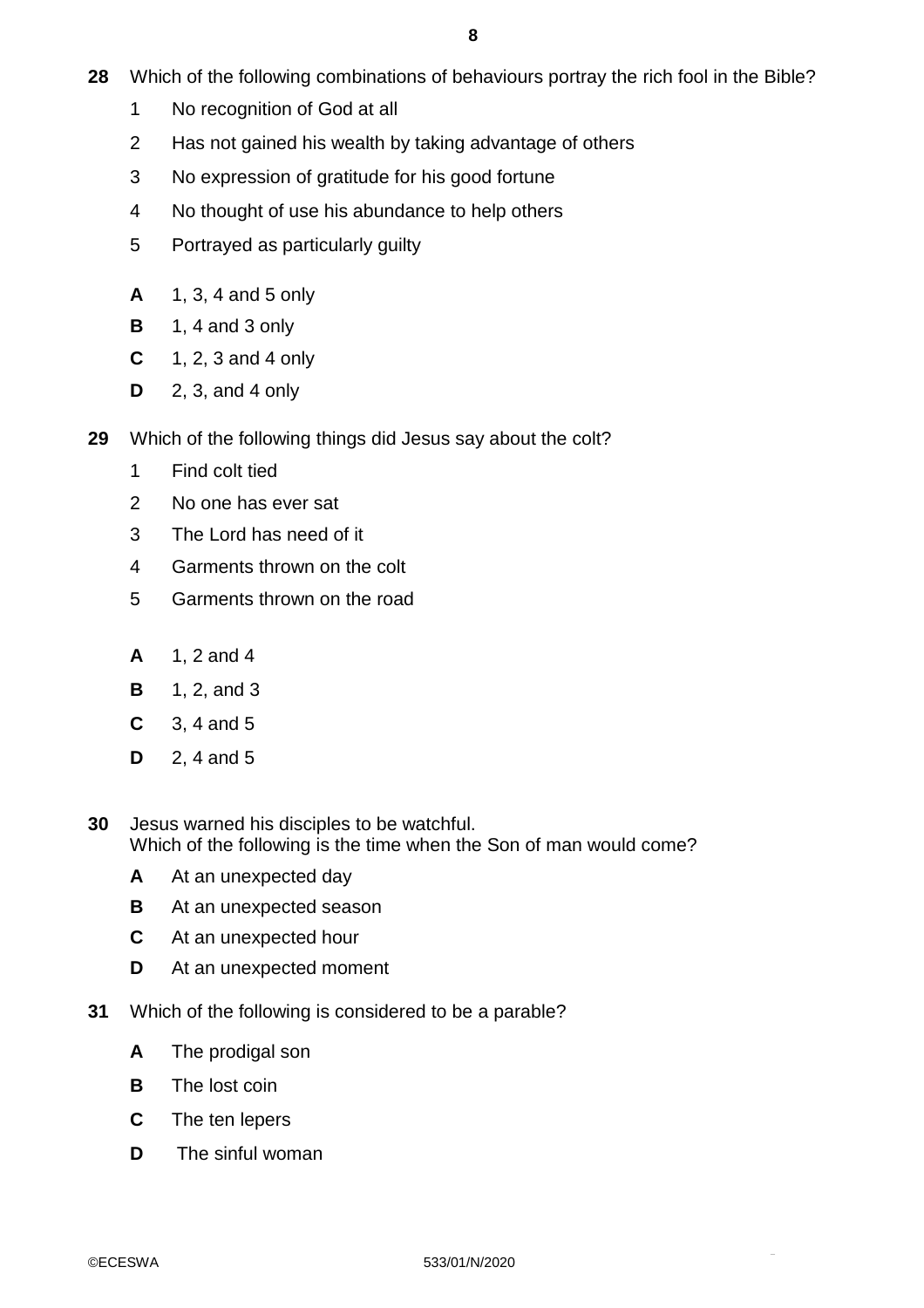- **32** What can be learnt from Jesus' character from his responses on the things he was blamed and accused of by the religious leaders?
	- **A** To care for the righteous people so that they could be more righteous
	- **B** To care for all believers as they were chosen by God before creation
	- **C** To care, love, everyone irrespective of day, gender and social status
	- **D** To be carefree of ungodly people as they do not know Gods' will
- **33** Which of the following form part of the things that caused conflict between Jesus and the religious leaders?
	- 1 Healing the sick
	- 2 Claiming to forgive sins
	- 3 Eating with sinners
	- 4 Working on the Sabbath
	- 5 Feeding the poor
	- **A** 1 ,5 and 4
	- **B** 1, 2 and 3
	- **C** 4, 3 and 5
	- **D** 2, 3 and 4
- **34** Jesus entered Jerusalem riding a colt that was walking on thrown garments. Which of the following is signified by Jesus' action?
	- **A** A majestically and powerful man
	- **B** Leadership and faithfulness
	- **C** Humility and obedience
	- **D** Humility and kinship
- **35** Which of the following events show the Trinity of God in action?
	- **A** Crucifixion of Jesus
	- **B** Baptism of Jesus
	- **C** Resurrection of Jesus
	- **D** Ascension of Jesus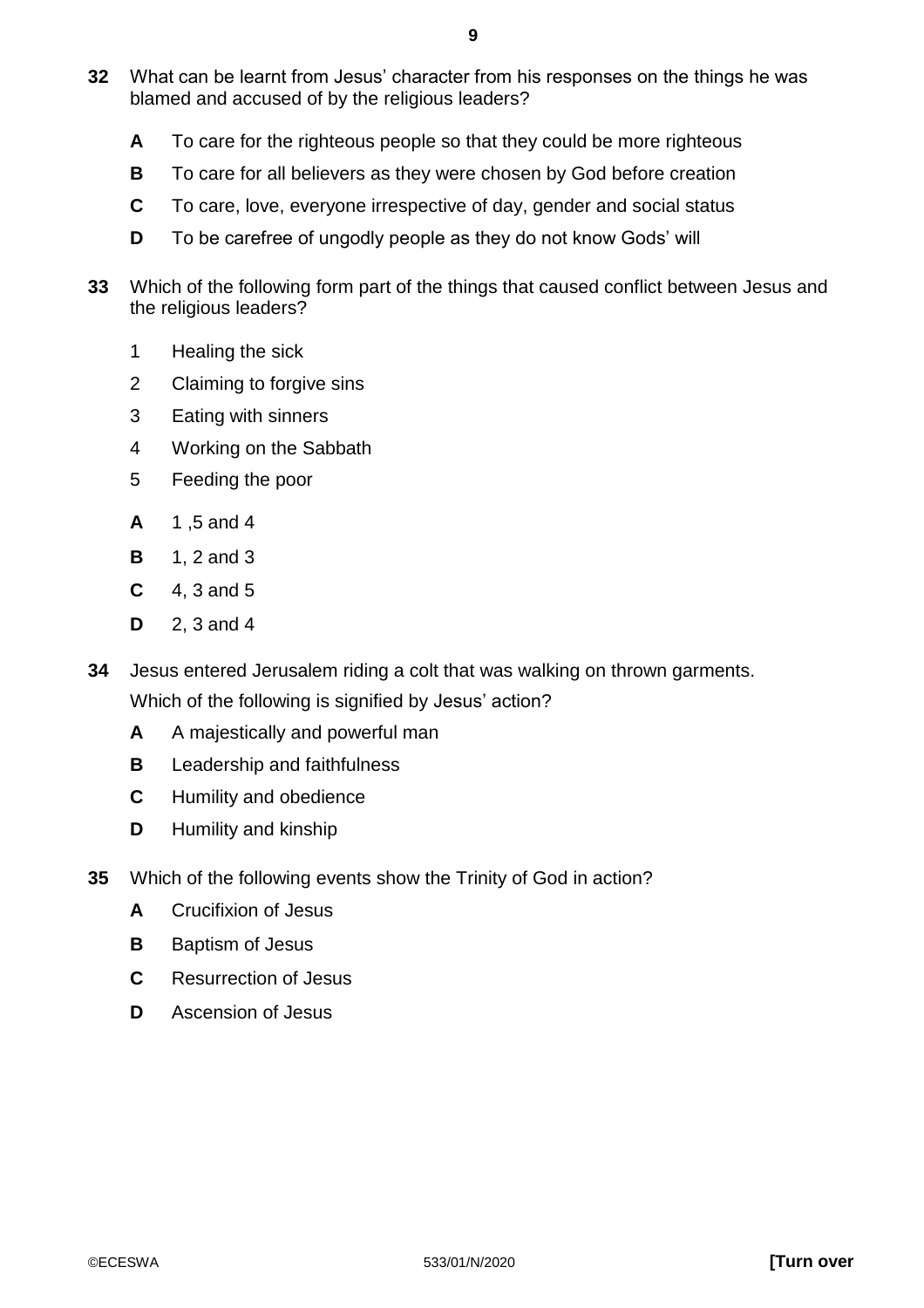**36** For several instances Sambulo was locked out of the family house by her mother overnight due to either coming late from school or failing to perform certain house chores.

With reference to what you have learnt, how would you describe Sambulo's mother?

- **A** She was an abusive Mother
- **B** She was a strong mother
- **C** She was a responsible mother
- **D** She was a caring mother
- **37** Mambazo is a boy from a poor family and cannot make ends meet. He shared with his Christian friend that he has decided quit school and make a living by stealing cars.

Which of the following advice is likely to be given him by his Christian friend?

- **A** Refrain from anger, and forsake wrath, fret not because it leads to evil
- **B** Better is a little that the righteous has than the abundance of many wicked
- **C** The wicked borrows, and cannot pay back, but the righteous is generous and gives
- **D** The Lord knows the days of the blameless and their heritage will abide forever
- **38** What is the main teaching of Jesus about retaliation?
	- **A** An eye for an eve
	- **B** A tooth for a tooth
	- **C** Vengeance is of the Lord
	- **D** Vengeance is for the wronged person
- **39** Which of the following types of abuse was suffered by Jesus from the time he was arrested until he was died on the cross?
	- **A** Emotional abuse and physical abuse
	- **B** Emotional abuse only
	- **C** Physical abuse only
	- **D** Physical, social and financial abuse
- **40** In what mood were the disciples of Jesus when they returned to Jerusalem after He ascended into Heaven?
	- **A.** In great sorrow
	- **B.** With great joy
	- **C.** mixed feelings
	- **D.** With fear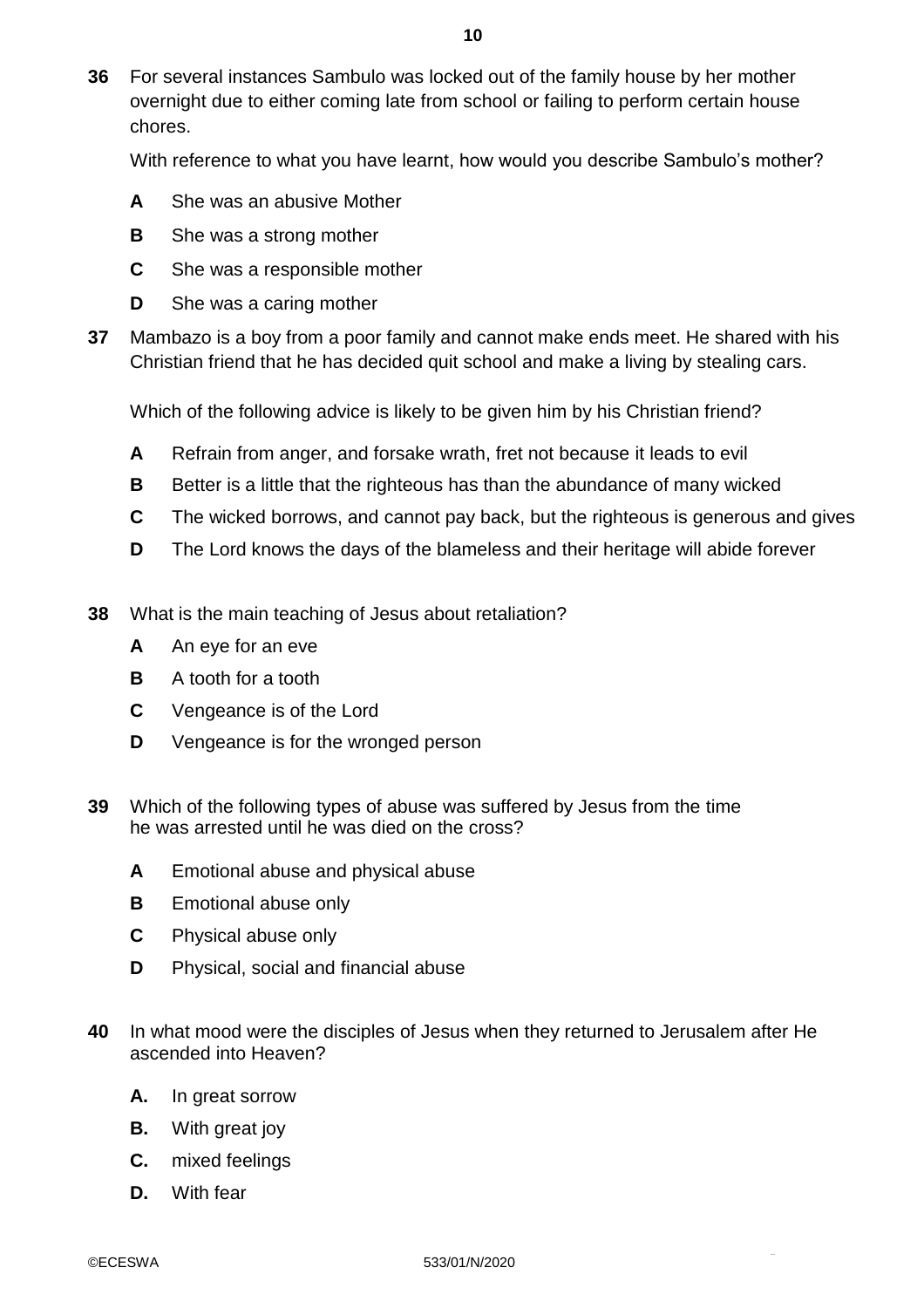## **BLANK PAGE**

**11**